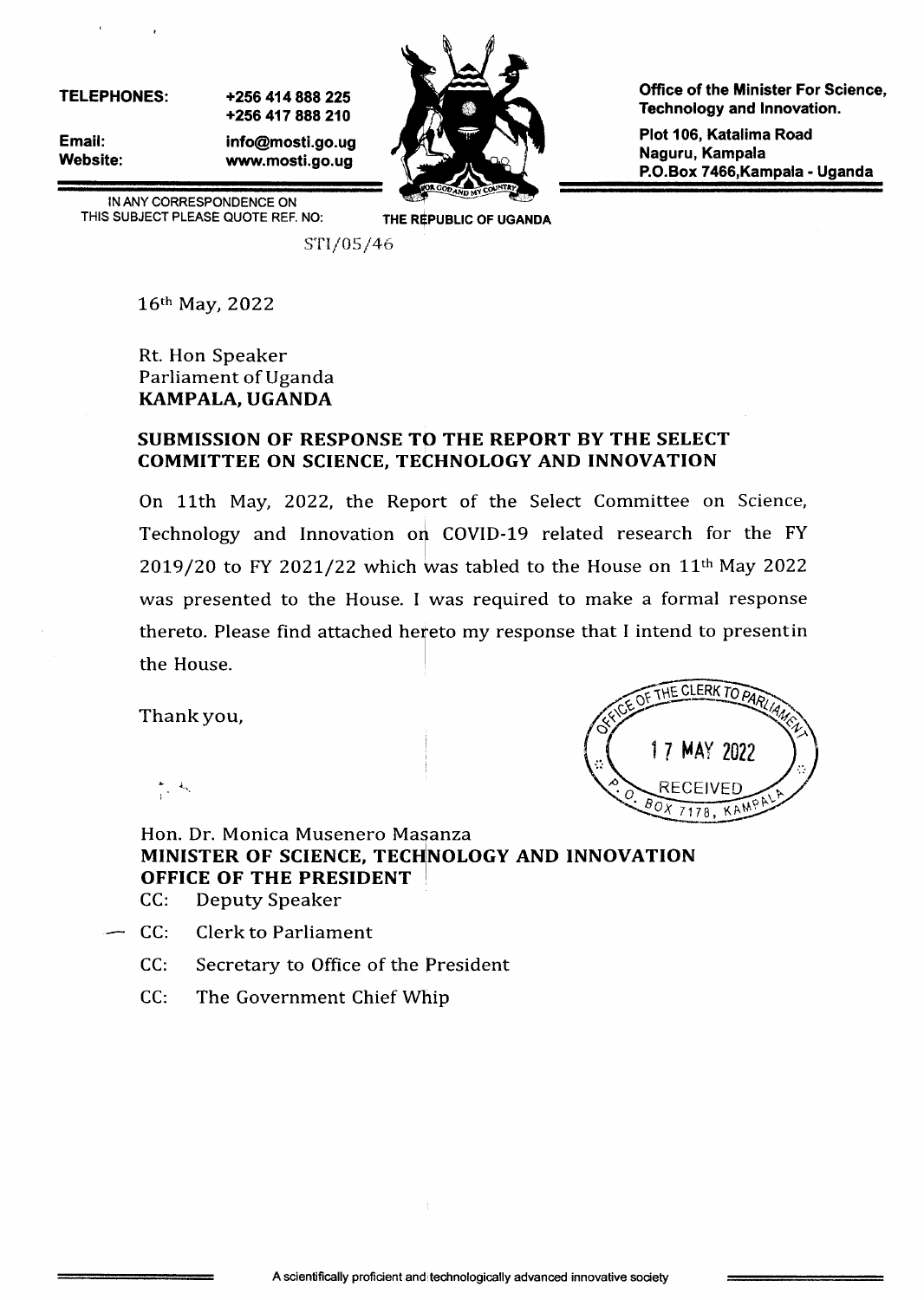17th May 2022



Rt. Honourable Speaker, Honourable Members.

On Wednesday 11<sup>th</sup> May 2022 the Report of the Select Committee on Science Technology and Innovation on COVID-19 related research for the FY 2019/20 to FY 2021/22 was read out in parliament and laid on Table.

The terms of the select committee are listed on page 1 of the committee report. These are;

- i. To establish the progress in the development of a locally manufactured COVID 19 vaccine;
- ii. To establish the amount of funds so far released for the research, innovation and COVID 19 vaccine development;
- iii. To establish how effectively such funds were utilized;
- iv. To establish the challenges faced in the development of the COVID <sup>19</sup> vaccines and medicines;
- v. To inquire into any other mhtters incidental to the above;
- vi. To recommend a way forward to Parliament.

RT Hon Speaker,

First, I express my gratitude to the Committee for taking the time to interface with me and my team, and especially the scientists who were on the frontline of the work that was in issue. I believe the interactions were mutually beneficial and will improve the culture and practice of scientific research in this country. As I will highlight below, that research has never been more critical, and its value is self-evident. I thank the Committee for its very detailed report, and especially for the various observations and recommendations made. We have

1 | Page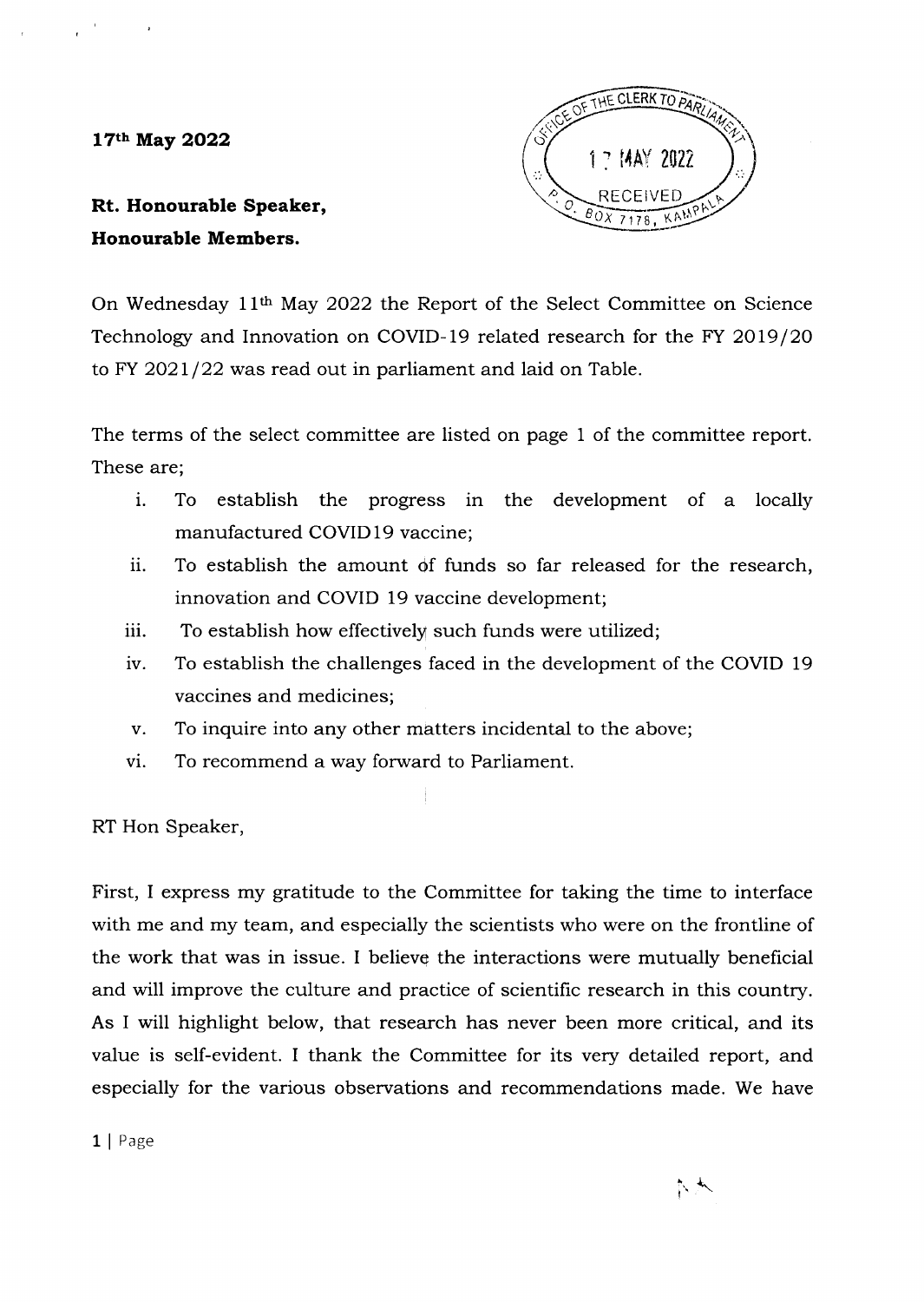taken these to heart and will continue to study them more carefully even after today. In a special way, I thank you, Madam Speaker, for it was during your leadership as then Deputy Speaker that the Committee was established. It has often been said, sunlight is the best disinfectant. You guided well. We complied with the Committee to the best of our ability. And we welcome the report and its comments.

Madam Speaker, I will now turn to the contents of the report

A perusal of the select committee's observations and recommendations as detailed in their report<sup>1</sup> highlights four main points that I will itemise below:

- A. That the pathogen economy research is necessary and viable in Uganda and the funds government has so far invested are justified.
- B. That some research projects by our Ugandan Scientists have progressed to the point of preclinical and clinical stage.
- C. That more funding should (be) allocated to enable the quick acquisition of research results and build specialised facilities that support research.
- D. There is need for enabling laws and improvement in the operations relating to the management and monitoring the research projects.

RT Hon Speaker

I will now proceed to elaborate on the four points itemised above.

1. That the pathogen economy research is necessary and viable in Uganda.

It is globally agreed that when COVID 19 became a pandemic there was no rule book on how to handle it. The good efforts of this government managed to protect Ugandan(s) against its deadly effect even in the face

 $\label{eq:3.1} \mathbf{x} = \begin{bmatrix} 0 & 0 \\ 0 & 0 \\ 0 & 0 \end{bmatrix}$ 

<sup>&</sup>lt;sup>1</sup> See pages 13, 16, 18, 19, 20, 22, 23, 24, 25, 27, 29, 31, 38, 42, 43, 44, 46, 48, 51,

<sup>54, 55, 56, 61, 62, 63, 66, 69, 72, 73, 74, 75, 76</sup> and 77

<sup>2</sup> | Page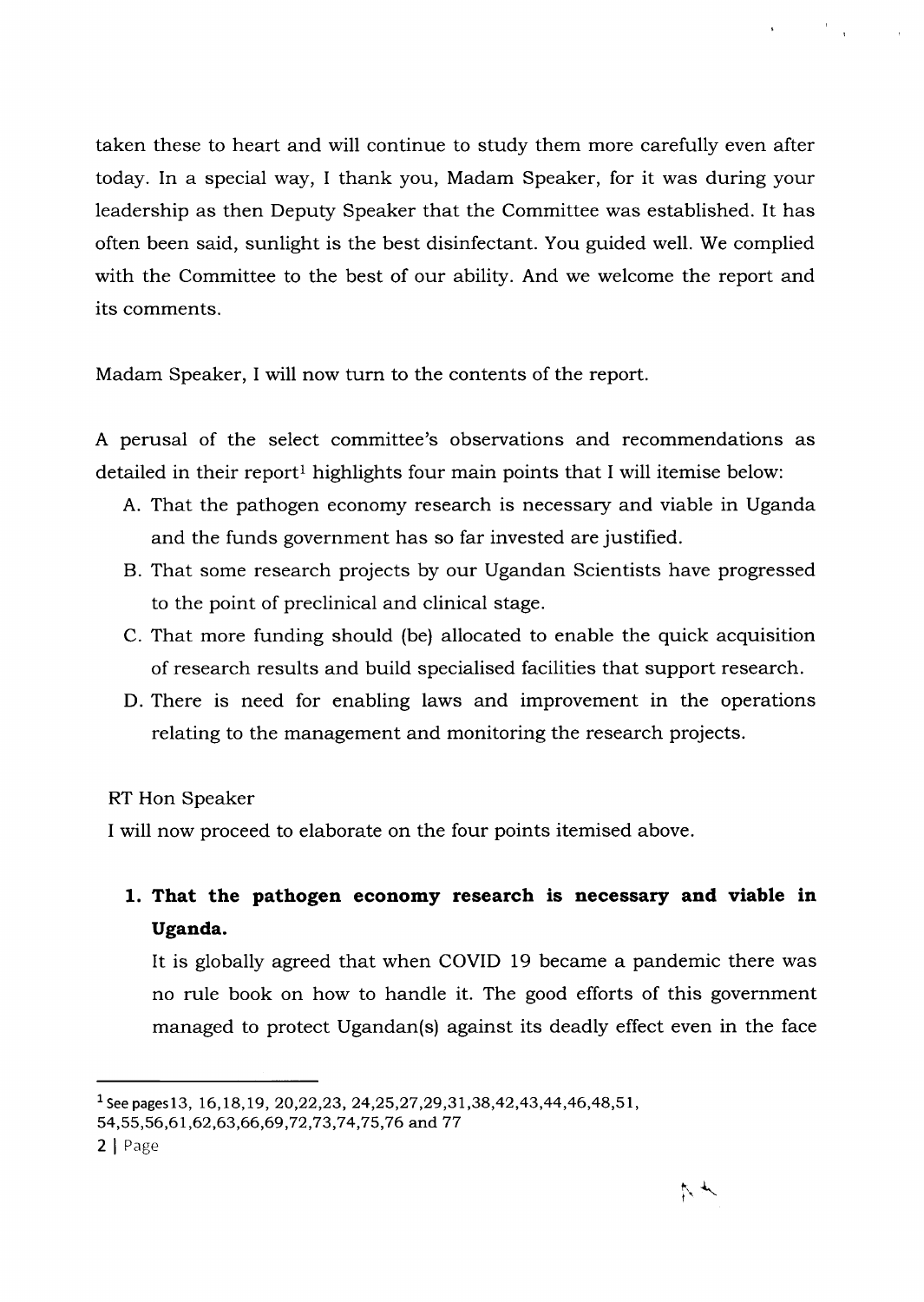of developed countries hoarding the vaccines they had developed using their scientists.

An initiative (The Presidential Scientific Initiative on Epidemics, PRESIDE) to promote our Ugandan scientists to develop vaccines and other products that can shield us in the future, and reduce our reliance on foreign countries was set up by H.E President Museveni (See appendix 2 to the report). The select committee correctly concluded that the need to develop the pathogen Economy is viable in order to protect the Ugandans against pandemics now and in the future.

PRESIDE was meant to complement and not replace ongoing efforts by the different sectors, focusing on specific priority areas identified and/ approved by the president. The relevant sectors were expected to continue with their strategic, regulatory and oversight initiatives. PRESIDE was designed to provide a supportive rather than obstructive environment for the scientists.

It is important that the Honourable Members take note that, Africa is the biggest consumer of vaccines due to high number of disease outbreaks. Currently 99% of vaccines consumed in Africa are imported. This means that Africa only manufactures 1% of the vaccines it consumes.

## 2. That some research projects by our Ugandan Scientists have progressed to the point of preclinical and clinical stage.

RT Hon Speaker,

One of the terms of the select committee was to establish the progress of the COVID-l9 related research. This was on the backdrop of a claim no research was capable and our Ugandan scientists did not have capacity to undertake such research.

3 | Page

 $\mathcal{L}(\mathcal{L})$  and  $\mathcal{L}(\mathcal{L})$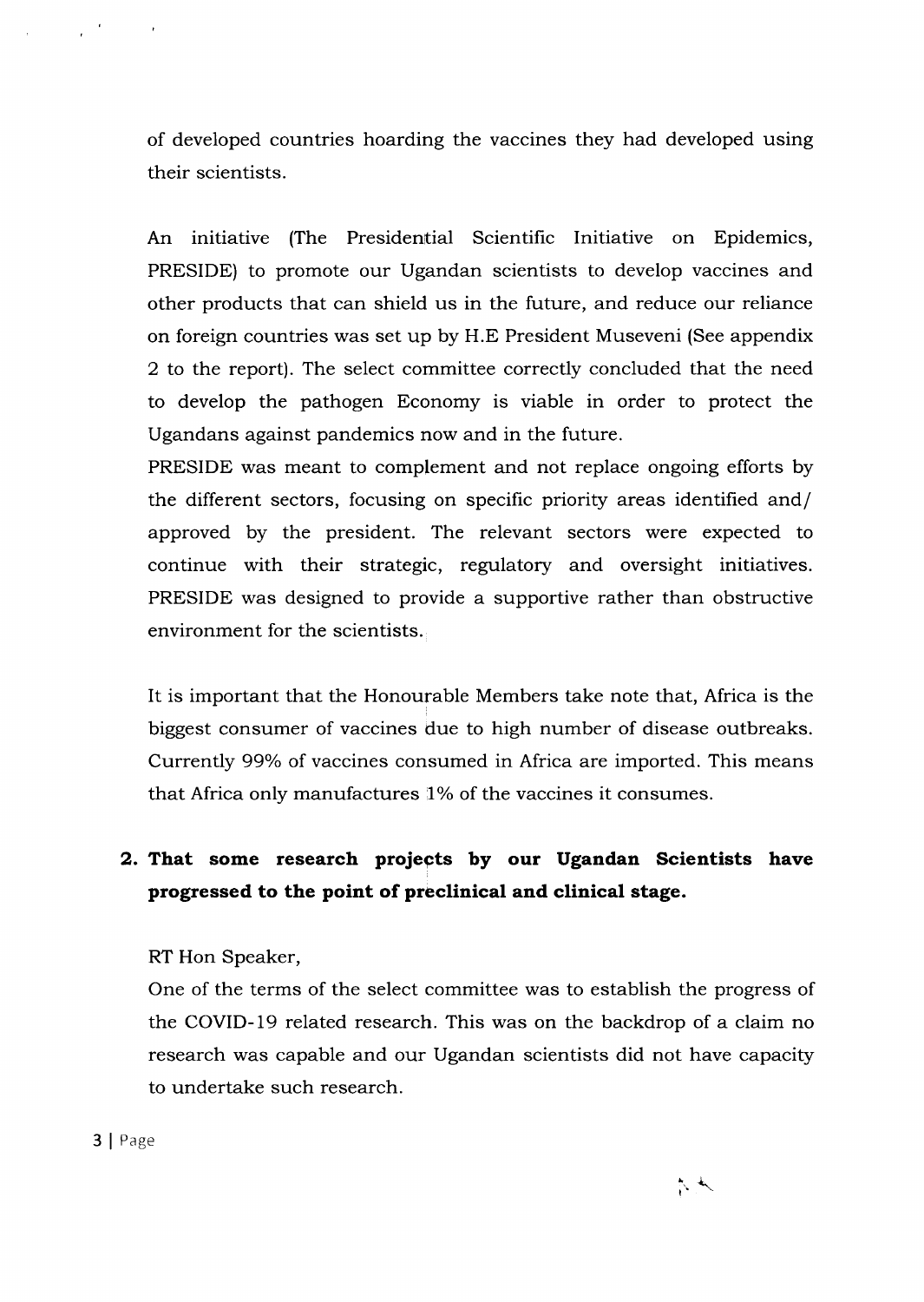RT Hon Speaker,

I thank the Parliament which supported and funded the projects, it showed that this house has faith in its Ugandan Scientists. The committee report has taken it a notch higher by documenting the status of the research and showing that our Ugandan Scientists have indeed made progress in the areas of research.

The committee report on page 3 details the field activities undertaken that led to the committee visiting Uganda virus Research institute; Joint Clinical Research Centre; Jena Herbal Laboratory; Gulu University; Busitema University; Makerere University College of Veterinary Medicine among others.

The committee has throughout the report been consistent in recommending that the preclinical and Clinical studies for the vaccine should be expeditiously concluded (see page 18, 22 of the report). This is important because it confirms the progress made by the scientists in the research through the vital exploratory stage and clears them to proceed to the next steps in the vaccine development stages journey listed on page 14 of the report. The committee report therefore confirms progress made by our Ugandan Scientist in this field of scientific research.

# 3. That more funding should be allocated to enable the quick acquisition of research results and build specialised facilities that support research.

RT Hon Speaker,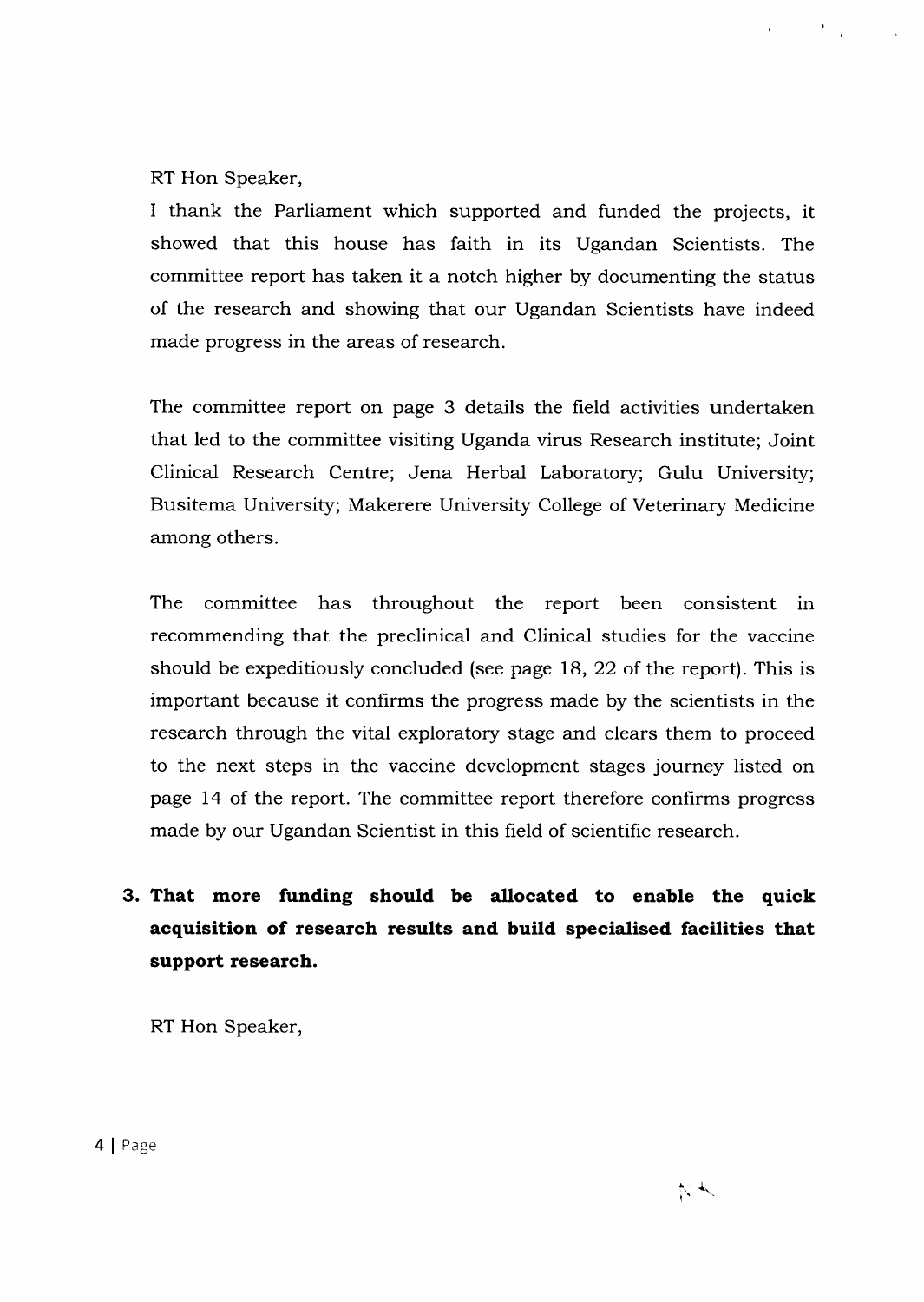- 1. In the FY 2019 / 2020 while I served as Head of PRESIDE 5.3bn was approved by parliament and released to the then MOSTI who procured the required equipment.
- 2. In the FY 2020/2021 we were informed as PRESIDE that  $31.03$ bn and 3.32bn was appropriated by parliament. Of this 15.79bn was allocated to the MOSTI for the procurement of equipment and 15.25bn also allocated to MOSTI to cover the operations of the scientists coordinated under PRESIDE. I must make mention that only 12.65bn was released to the scientists, we have no information on the shortfall of 2.6bn.
- 3. In FY 2021/22 allocated 50bn towards the construction of a pilot vaccine manufacturing plant. A further 52bn was appropriated for vaccine research and development to enable the scientist continue their work
- 4. In FY 2020/21 the then MOSTI received 2.74bn under the innovation fund which was to be released to fund scientist outside PRESIDE framework.
- 5. It is perhaps important to mention here for members to note, Madam Speaker, that no funds were ever released to PREESIDE directly for research purposes. Research grants were released directly to the grantees and the processes were managed by the predecessor Ministry of \$cience and Technologr.

Rt Hon Speaker at no time was I personally responsible for the management of any financial resources that was allocated to the work of the PRESIDE team as this was being coordinated by the Ministry and accounted for in accordance with the framework provided for in the Fublic Finance and Management Act.

 $\sim 10^{11}$  km  $^{-1}$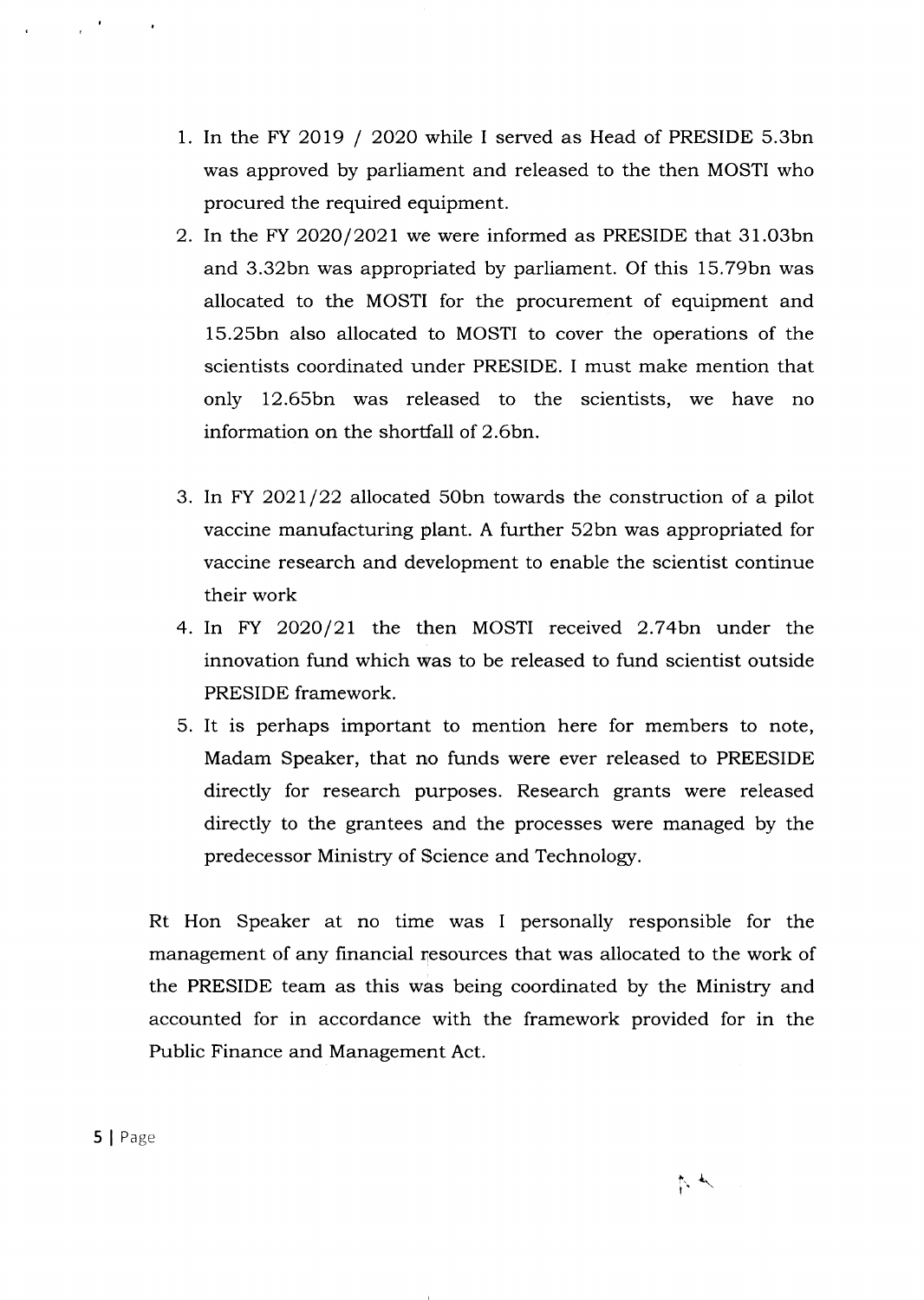### Rt Hon Speaker,

The support of this parliament to fund research as highlighted above is commendable but it is low when compared to the other countries. The committee report at page 15 points out that "United States and Germang invested approximately  $$2$  Billion and 1.5 billion respectively in COVID 19 uaccine research and deuelopment bg March 2021." This may explain the leaps and level of success registered by these countries. Our scientists have nonetheless made commendable progress despite our limited resources, but certainly the limited irregular funding releases have in some cases led to the slow progress of our projects achieving the desired timelines of vaccine research, testing and eventual approval.

#### RT Hon Speaker 'r.,

The committee in cognisance of the above have recommended an enhancement in government funding (see page 70 of the report), they have recommended the completion of the animal lab project to support the project for the development of vaccines and therapeutics (see page 23 of the report). The committee also observed the need of transgenic rats in Pre-Clinical trials, recommended that;

"An animal laboratory facility at COVAB should be expedited for breeding of the transgenic mice in order to cut on the cost of future importation of the same" (See page 77 of the report)

The construction of the breeding lab will cost money but it will give us independence from the relying on imported mice from other countries with this capacity. This will boost research in Uganda. I therefore appreciate this wise observation and recommendation of the committee, whose end result will benefit Uganda.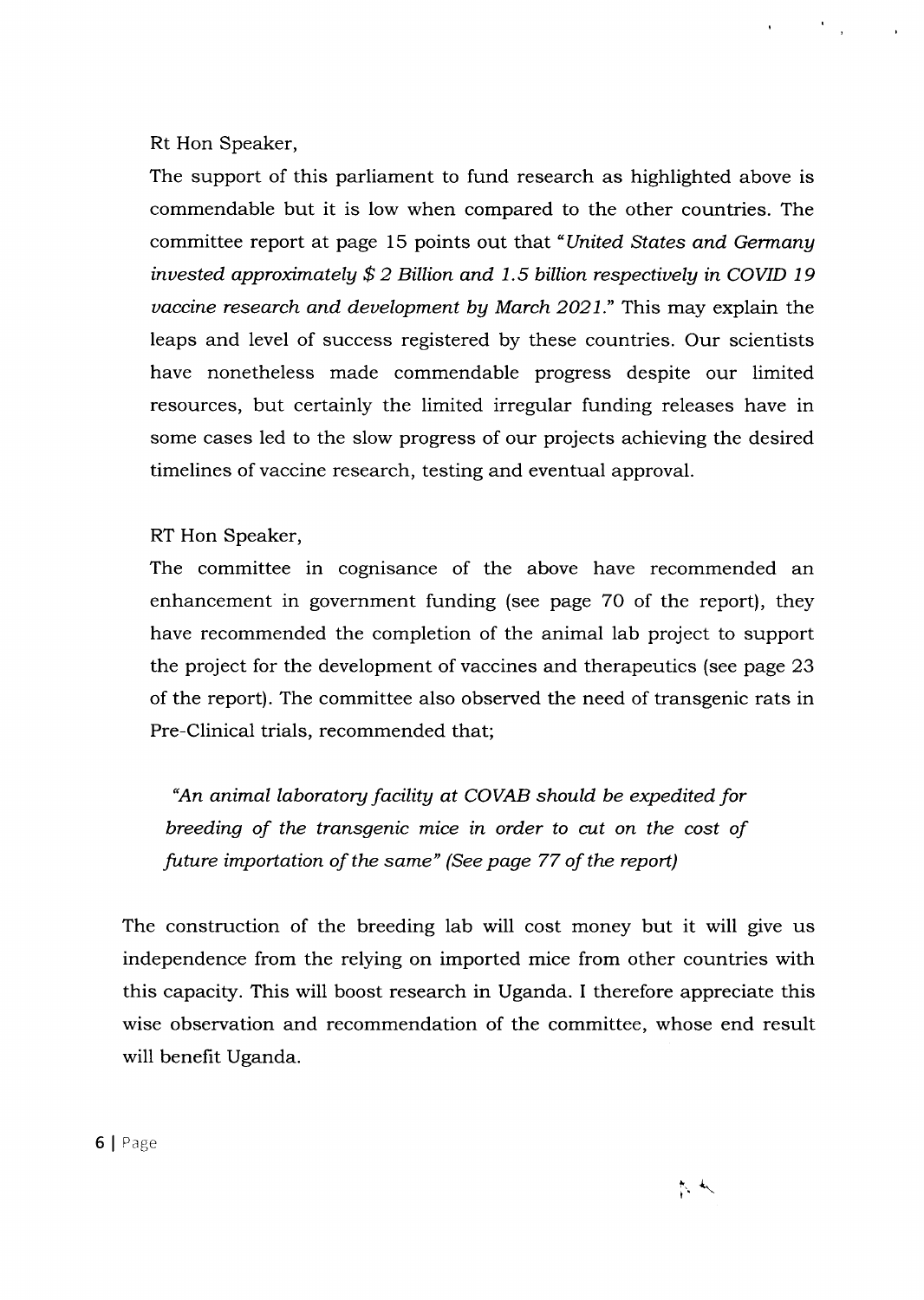## 4. The need for enabling laws and improvement in the operations relating to the management and monitoring the research projects.

#### RT Hon Speaker,

 $\sim$  14

The committee made some recommendations aimed at putting in place procedures to improve the management and monitoring of research projects.

Since my appointment as the Minister responsible for Science, Technologr and Innovation, I have taken steps to determine and document the progress of the projects formerly under NRIP in MOSTI. The recommendations of the committee will improve our level of operations and support that will be given to all the scientists for the good of the country.

The relationship of PRESIDE and the then MOSTI was governed by a Memorandum of Understanding signed by the then line Ministry (MOSTI). PRESIDE did not disburse money to the scientist and as discovered by the committee the project entities directly accounted to MOSTI as the line Ministry (see page 44 of the Report). The recommendations by the committee on accountability at page 45 that there is need for a prescribed format of accountability, and the need for clearance certificates (see page 45 of the report) at every stage is welcomed.

#### **CONCLUSION**

RT Hon Speaker, In conclusion I would like to make specific reference to accusations on my person, PRESIDE and the many eminent scientists we work with that were made on this floor of Parliament.

The Hon Member of Parliament of Ntungamo made a tirade of accusations on the use of resources appropriated to PRESIDE while I was heading the institution. His unsubstantiated accusations that prompted an Ad Hoc

7 | Page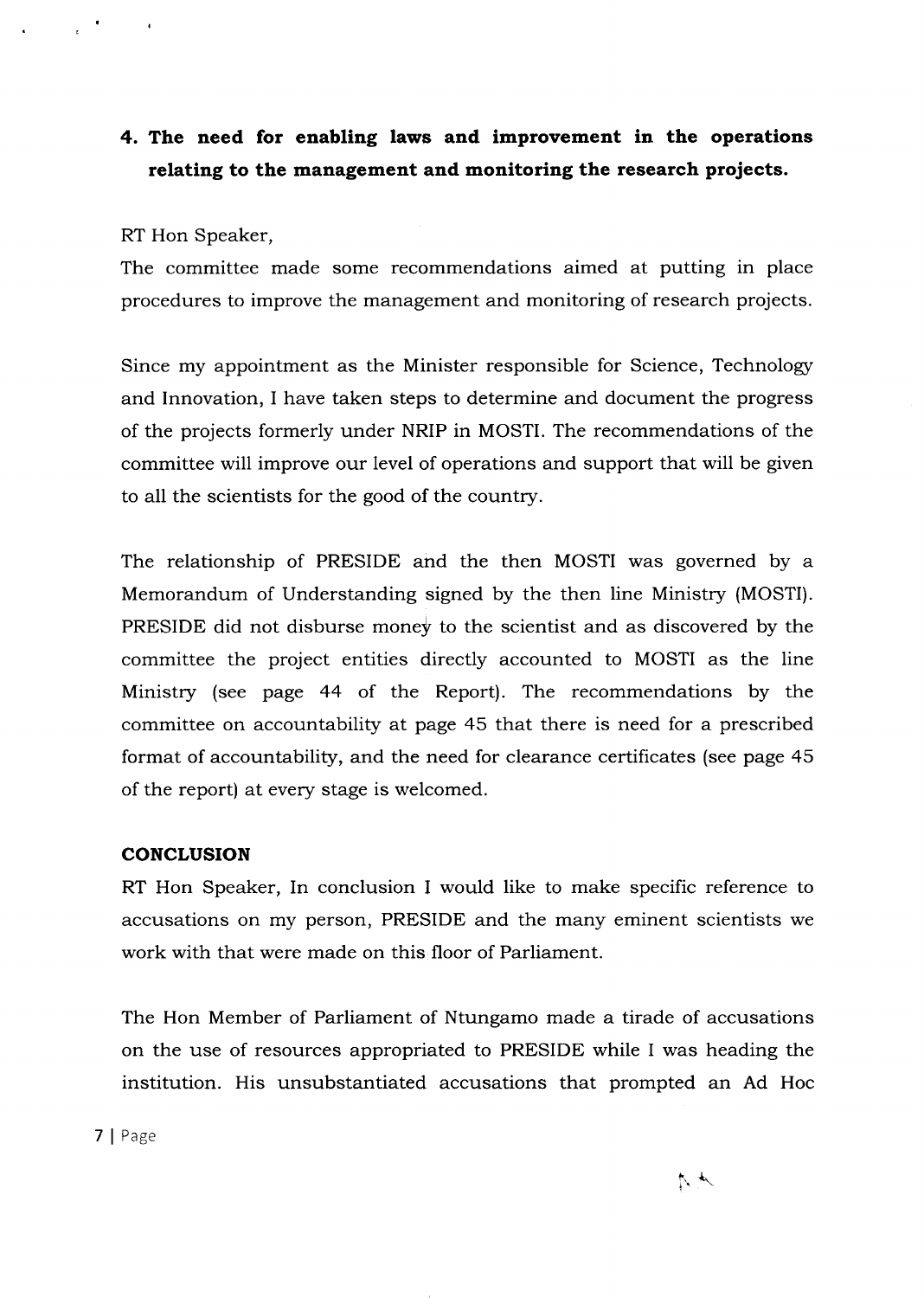Committee of Parliament to be established were to say the least not in good faith and caused a lot of discomfort, frustration and annoyance to our dedicated scientists who like me have dedicated their lives to find cure and protection for our citizens and ourselves.

A11 my professional life I have dedicated myself to fighting pandemics and rather dangerous disease outbreaks in the pursuit to save lives of people I didn't know and will never know. I have fought Epidemics such as Ebola, Cholera, Murburg, Hepatitis, yellow Fever among others. It is on record that In 2014 as a team leader in Sierra Leone I earned global recognition during the Ebola Pandemic that claimed 4O00 lives in a country with a population of l.2mn people.

Rt Hon Speaker, never before has my integrity and commitment to duty ever been questioned or have reason to be questioned until now and sadly here in my own country, so it is very disheartening to have to read these accusations in the media, hear comments on TV and Radio and to have to explain to my family and friends on how unfair and untrue all these statements are.

But despite the pain, anguish and anger this has caused me and all the scientists working with me to build our capacity, I want to assure this august house that we shall not be derailed or distracted in our pursuit to develop our vaccine research and development capacity.

As I demonstrated here today, we welcome scrutiny, we appreciate constructive criticism, we shall never hesitate to correct our wrongs and above all we shall be transparent and accountable to our President, our Parliament and the people of our country